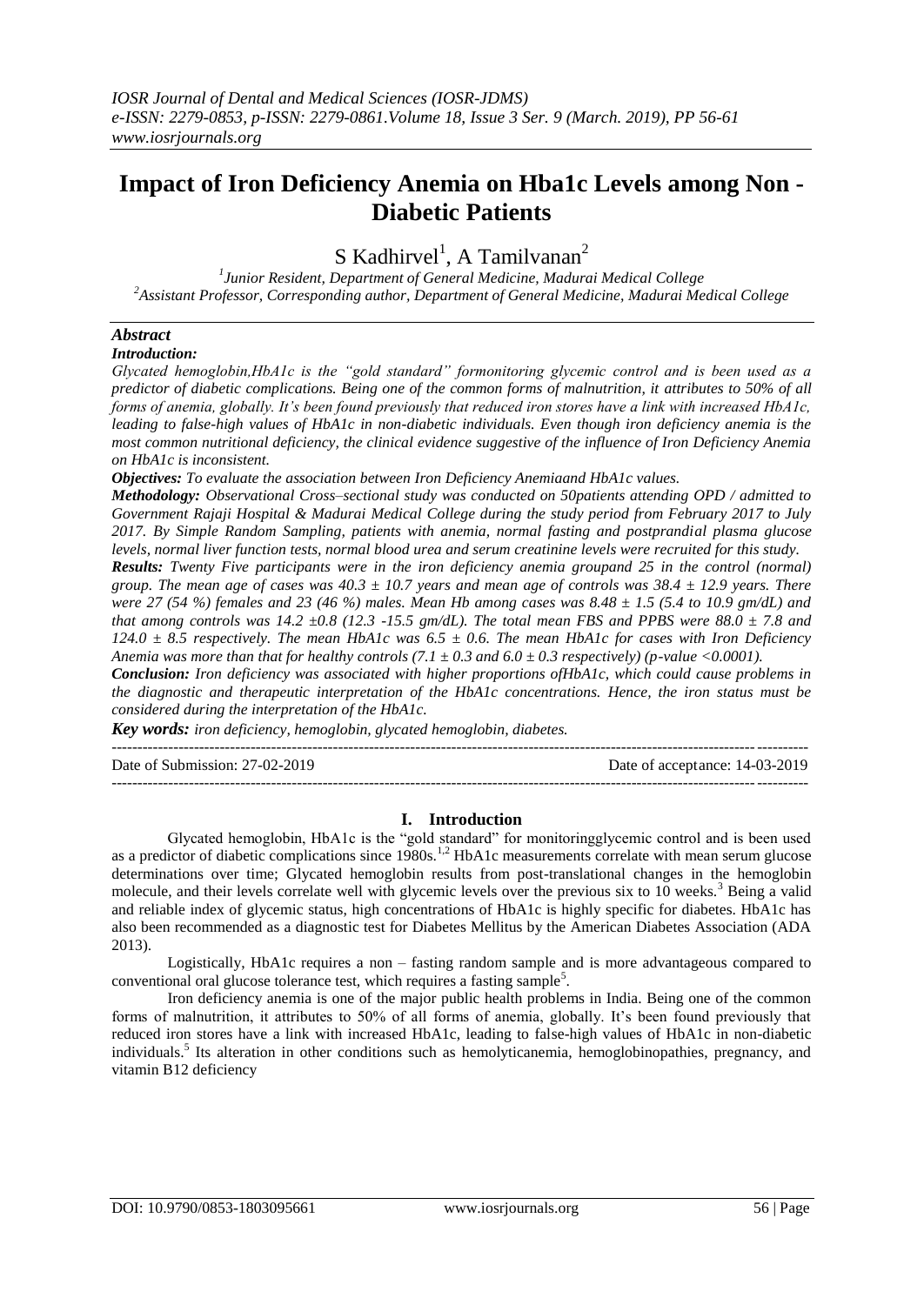| Test                   | <b>Threshold</b>                               | <b>Oualifier</b>                                       |  |
|------------------------|------------------------------------------------|--------------------------------------------------------|--|
| Hemoglobin A1c         | $\ge 6.5\%$                                    | Lab NGSP certified, standardized<br><b>DCCT Assay</b>  |  |
| <b>Fasting Glucose</b> | $\geq$ 126 mg/dL<br>$(7.0 \text{ mmol/L})$     | No caloric intake for at least 8<br>hours              |  |
| $2 - hour$ glucose     | $200 \text{ mg/dL}$<br>$(11.1 \text{ mmol/L})$ | After 75 g of anhydrous glucose                        |  |
| Random glucose         | $\geq$ 200 mg/dL<br>$(11.1 \text{ mmol/L})$    | Plus<br>classic<br>hyperglycemia<br>symptoms or crisis |  |

## **Diagnostic Criteria for Diabetes: (ADA 2013)**

## **JUSTIFICATION OF THE STUDY**

Even though iron deficiency anemia is the most common nutritional deficiency, the clinical evidence suggestive of the influence of Iron Deficiency Anemia on HbA1c is inconsistent. HbA1c is widely used as an important marker of glycemic control, and it is of utter importance to exclude factors which could spuriously elevate its levels. Hence, this study is been proposed in iron-deficient individuals with normal fasting blood sugar (FBS) and post prandial blood sugar (PPBS) levels to assess whether anemia has any effect on A1c levels, and anemia should be considered before making any therapeutic decisions based solely on HbA1c levels.

## **MATERIALS AND METHODS**

This was an Observational Cross – sectional study conducted for a period of 6 Months (February 2017 to July 2017) at Department of General Medicine, Government Rajaji Hospital & Madurai Medical College, Madurai.

## **STUDY POPULATION**

The study was conducted on 50 patients attending OPD / admitted to Government Rajaji Hospital & Madurai Medical College during the study period from February 2017 to July 2017.The sample size by Simple Random Sampling was 25 non diabetes patients with iron deficiency anemia and 25 controls at Government Rajaji hospital, Madurai

## **Inclusion Criteria**

- Presence of anemia as defined by WHO Hb:  $\langle 13.0 \text{ g/d} \rangle$  (adult males)  $\langle 12.0 \text{ g/d} \rangle$  (non-pregnant women)
- Microcytic, hypochromic picture in peripheral blood smear
- Normal fasting and postprandial plasma glucose levels
- Normal liver function tests
- Normal blood urea, serum creatinine levels.

#### **Exclusion Criteria**

- Confirmed cases of diabetes mellitus (using two or more of the following: presence of symptoms related to diabetes, fasting blood glucose, 2 hours postprandial glucose, and oral glucose tolerance test).
- Hemoglobinopathies
- Hemolyticanemia
- Chronic alcohol ingestion
- Chronic renal failure
- Pregnant females
- Documented past history of gestational diabetes (GDM)
- History of Blood loss or blood transfusion in the past 3 months.
- Documented history of endocrinopathy with affect for glycemic control
- Current or prior use of medication with potential to increase or decrease HbA1c
- Haemoglobin concentration  $\langle 6 \text{ g/d} \rangle$  or  $>16 \text{ g/d}$ .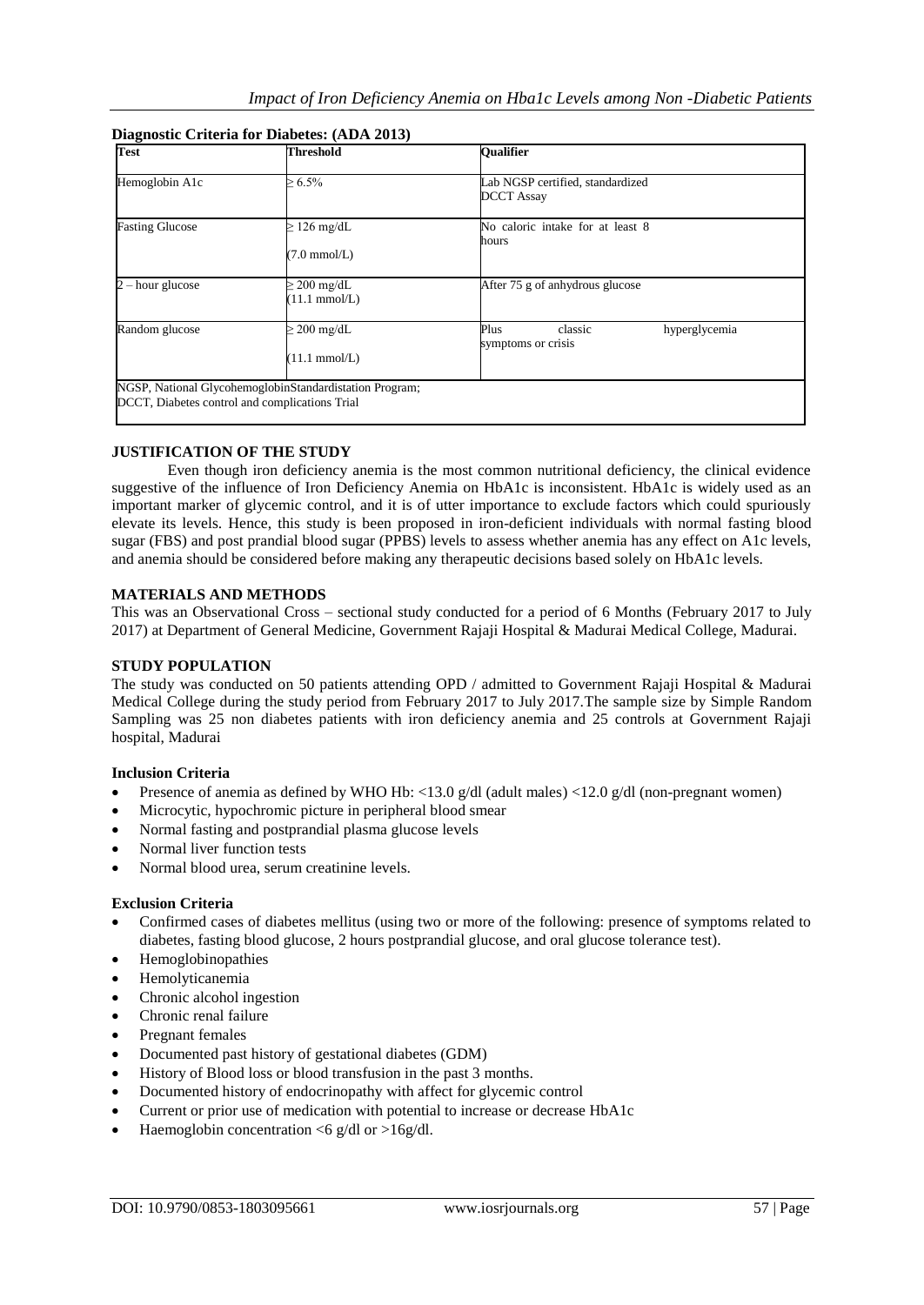## **STUDY TOOL**

A predesigned proforma was used to collect information of the study participants. The proforma had questions to collect information about the socio – demographic details of the participants, clinical history and signs suggestive of Anemia. Proforma also had details of estimated lab parameters like Complete Hemogram, Fasting and Post prandial blood Sugars and HbA1C.

## **STATISTICAL ANALYSIS**

The collected data was entered in Microsoft Excel spreadsheet and analyzed using Statistical Package for Social Sciences (SPSS) version17.The analysis of data was carried out by entering the coded information and generating tables. The data was presented using descriptive statistics in form of tables and graphs. Results are expressed as proportions with 95% confidence interval. Univariate analysis was carried out using non – parametric Mann Whitney Test to compare the HBA1c values between two groups

## **ETHICAL CLEARANCE**

Study proposal accepted by institute ethical committee,Madurai Medical College

## **II. Results And Interpretation**

A total of 50 patients attending General Medicine OPD of Government Rajaji Hospital, Madurai were recruited for the study, of which 25 were in the iron deficiency anemia group and 25 in the control (normal) group. Of the 50 subjects, 23 (46 %) of them were in the age group of  $20 - 39$  years, whereas 23 (46 %) were in the 40 -59 years and remaining 4 (8 %) were more than 60 years

The age distribution among the cases with Iron Deficiency Anemia (IDA) and normal controls is shown in table. In the  $20 - 39$  years age group there were about 11 (44%) cases and 12 (48%) controls. In 40 -59 years category there were 13 (52%) cases and 10 (40%) controls whereas, in age group  $\geq 60$  years, there was one (4.0%) case and 3 (12%) controls. The mean age of cases was  $40.3 \pm 10.7$  years and mean age of controls was  $38.4 \pm 12.9$  years

| Age (in years) | ັ<br><b>Number of cases</b> | <b>Number</b><br>of<br>controls | $\sim$<br>Total |
|----------------|-----------------------------|---------------------------------|-----------------|
| 20-39          | 11 (44%)                    | 12 (48%)                        | 23              |
| 40-59          | 13 (52%)                    | 10 (40%)                        | 23              |
| $>= 60$        | $1(4.0\%)$                  | 3(12%)                          |                 |
| Total          | 25                          | 25                              | 50              |

**Table : Comparison of Age in Case (IDA) and Healthy Control)**

Among the study participants, there were 27 (54 %) females and 23 (46 %) males .There were 15 (60 %) females and 10 (40 %) males in the cases and 12 (48 %) females and 13 (52 %) males in the controls.

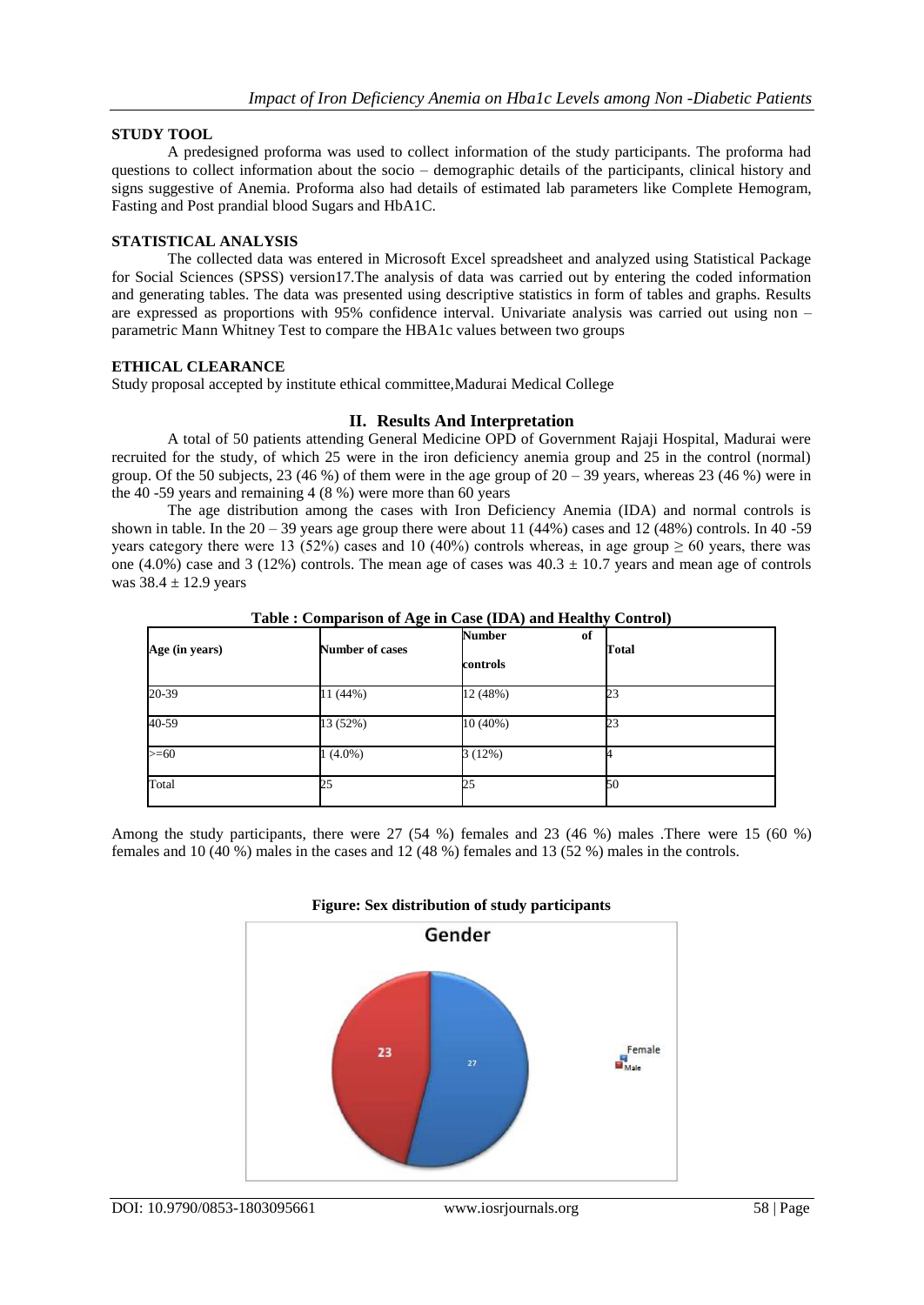| Gender | <b>Number of cases</b> | <b>Number</b><br>оf<br>controls | <b>Total</b> |
|--------|------------------------|---------------------------------|--------------|
| Female | 15                     | 12                              | 27           |
| Male   | 10                     | 13                              | 23           |
| Total  | 25                     | 25                              | 50           |

**Table: Sex wise distribution of Cases (IDA) and Control (Healthy)**

Presenting symptoms among patients with Iron Deficiency Anemia was enquired using proforma. Symptoms related to IDA like Fatiguability, Dyspnoea on Exertion, Fever, Giddiness, Gastro - intestinal Blood Loss and Palpitations were asked and depicted in Table. Fatiguability was found to be the most common symptom in 22 (88%) of cases, followed by Dyspnoea on Exertion in 11 (44%) cases.

| <b>Symptoms among cases</b> | <b>Number</b> | Percentage |
|-----------------------------|---------------|------------|
| Fatiguability               | 22            | 88         |
| Dyspnoea on Exertion        | 11            | 44         |
| Fever                       | 3             | 12         |
| Giddiness                   | 4             | 16         |
| <b>GIBloodLoss</b>          | 2             | 8          |
| Palpitations                | 3             | 12         |

**Table: Presenting symptoms among cases**

All the patients were subjected to clinical examination and signs related to IDA were assessed. The most common sign was found to be pallor (100%), followed by platynychia / Koilonychia in 9 (36 %) cases and Bald Tongue in 7 (28%) cases.

| $\sim$ . $\sim$ . $\sim$ . $\sim$ . $\sim$ . $\sim$ . $\sim$ . $\sim$ . $\sim$ . $\sim$ . $\sim$ . $\sim$ |               |                   |  |
|-----------------------------------------------------------------------------------------------------------|---------------|-------------------|--|
| <b>Signs among cases</b>                                                                                  | <b>Number</b> | <b>Percentage</b> |  |
| Pallor                                                                                                    | 25            | 100               |  |
| <b>Bald Tongue</b>                                                                                        |               | 28                |  |
| Platynychia/Koilonychia                                                                                   | 9             | 36                |  |
| Pedal Oedema                                                                                              | 3             | 12                |  |
| Ejection Systolic Murmur                                                                                  | 13            | 12                |  |
| Venous Hum                                                                                                | 2             | 8                 |  |

|  |  |  | Table 5: Clinical signs among cases |
|--|--|--|-------------------------------------|
|--|--|--|-------------------------------------|

The range of Hemoglobin among study participants is from 5.4 gm/dL to 15.5 gm/dL. Mean Hb among cases was  $8.48 \pm 1.5$  (5.4 to 10.9 gm/dL) and that among controls was  $14.2 \pm 0.8$  (12.3 -15.5 gm/dL)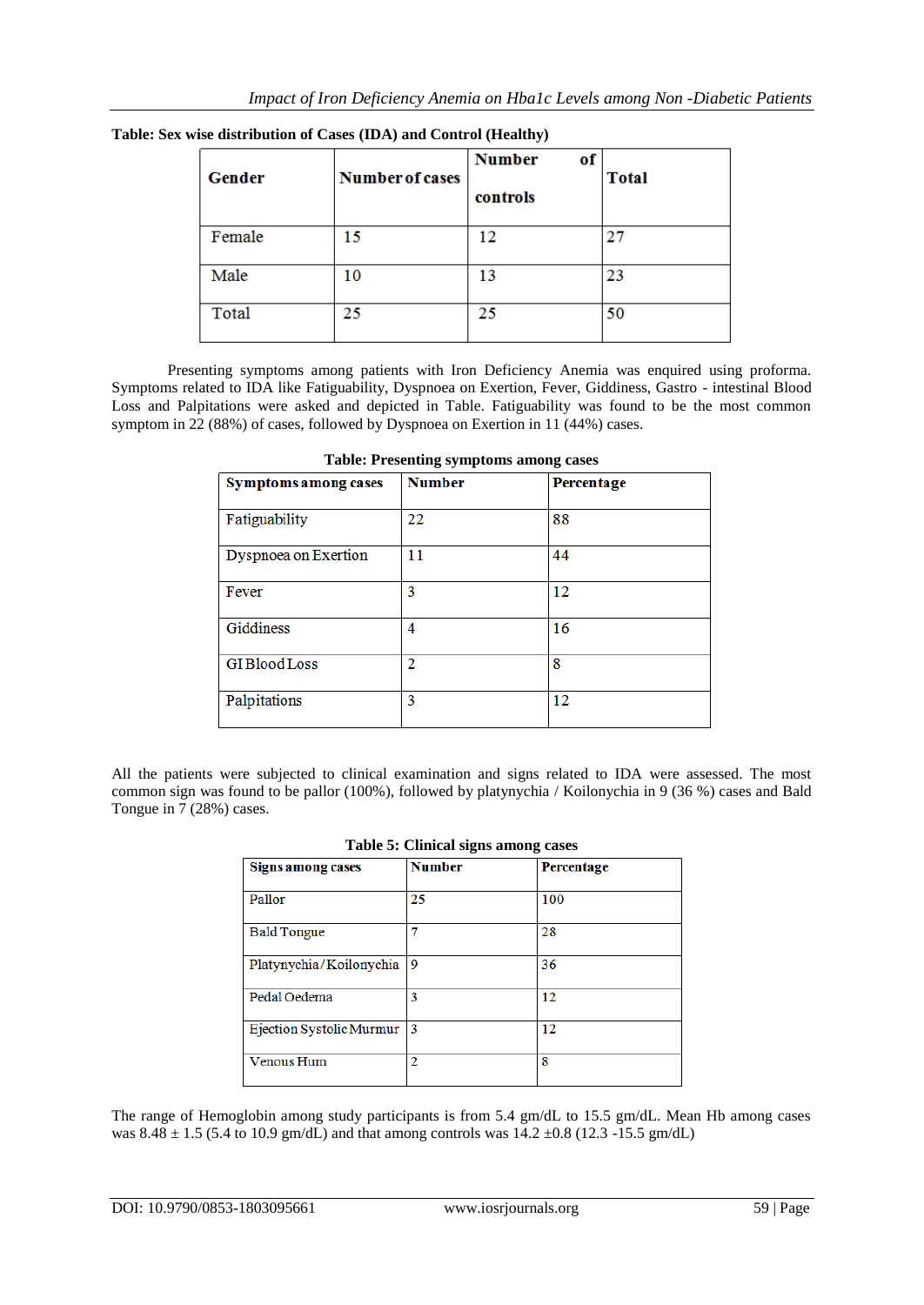Mean Hb among males in case group was  $9.3 \pm 1.41$  gm/dL and that of healthy controls was  $15.7 \pm 1.01$  gm/dL. Likewise Mean Hb among females in case group was  $7.9 \pm 1.43$  gm/dL and that of healthy controls was  $12.6 \pm 1.43$ 0.51 gm/dL

All participants with no history of Diabetes mellitus and normal Fasting and Post prandial blood sugars were recruited for this study. Parameters like Fasting (FBS), Post prandial blood Sugar (PPBS), and glycated Hemoglobin (HbA1c) were estimated for all the participants. The mean FBS and PPBS for all the participants were  $88.0 \pm 7.8$  and  $124.0 \pm 8.5$  respectively. The mean FBS among cases and controls were  $88.4 \pm 0.8$  and 87.6  $\pm$  7.8 respectively. There was no significant statistical difference among both the groups when compared using Mann Whitney test (p value = 0.72). The mean PPBS among cases were  $124.8 \pm 8.6$  and controls were  $123.2 \pm 1.6$ 8.6, which was not statistically significant (p-value  $= 0.51$ ).

Glycated Hemoglobin (HbA1c) was estimated for all participants and the mean HbA1c was  $6.5 \pm 0.6$ . The mean HbA1c for cases with Iron Deficiency Anemia was more than that for healthy controls (7.1  $\pm$  0.3 and 6.0  $\pm$  0.3 respectively) as depicted in Figure 9. There was a significant difference in mean HbA1c when comparing between cases and controls using Mann Whitney test. (p-value <0.0001).

| <b>Parameters</b> | <b>IDA</b> group | <b>Control group</b> | $Total(n=50)$    |
|-------------------|------------------|----------------------|------------------|
|                   | $(n=25)$         | $(n=25)$             |                  |
| Hb, g/dl          | $8.5 \pm 1.6$    | $14.2 \pm 0.8$       | $11.3 \pm 3.1$   |
| $Hct, \%$         | $30.7 \pm 1.6$   | $40.6 \pm 4.4$       | $35.6 \pm 6.0$   |
| MCV, fl           | $74.4 \pm 2.8$   | $89.6 \pm 2.9$       | $82.0 \pm 8.2$   |
| MCH, pg           | $22.6 \pm 2.9$   | $30.5 \pm 2.3$       | $26.6 \pm 4.8$   |
| Ferritin, ng/ml   | $85.4 \pm 8.5$   | $193.7 \pm 20.5$     | $139.6 \pm 56.9$ |
| HbA1c             | $7.1 \pm 0.3$    | $6.0 \pm 0.3$        | $6.5 \pm 0.6$    |
| <b>FBS</b>        | $88.4 \pm 0.8$   | $87.6 \pm 7.8$       | $88.0 \pm 7.8$   |
| <b>PPBS</b>       | $124.8 \pm 8.6$  | $123.2 \pm 8.6$      | $124.0 \pm 8.5$  |

**Table Comparison of various parameters between cases and Controls:**

## **Correlation between HbA1C and hematological parameters:**

In our study, we did not find any significant correlation between hemoglobin and HbA1c (r = 0.388, *P* = 0.055). When we studied correlation for red cell indices like PCV, MCV, MCH, serum Ferritin, and HbA1c in IDA subjects, hematocrit (PCV) and MCH had a significant negative correlation against HbA1C (Pearson correlation coefficient r = -0.527; p-value =0.007 & r = -0.417; p-value =0.038 respectively). No significant correlation was found between HbA1c and MCV ( $r = -0.306$ ,  $P = 0.137$ ), and HbA1c and ferritin ( $r = -0.196$ ,  $P =$ 0.348).

| HbAlc&           | <b>Pearson correlation</b> | p-value |
|------------------|----------------------------|---------|
| hematological    | coefficient r              |         |
| parameters       |                            |         |
| Hemoglobin       | $-0.388$                   | 0.055   |
| Hematocrit (PCV) | $-0.527$                   | 0.007   |
| <b>MCH</b>       | $-0.417$                   | 0.038   |
| <b>MCV</b>       | $-0.306$                   | 0.137   |
| S. Ferritin      | $-0.196$                   | 0.348   |

**Table Correlation between HbA1C and hematological parameters:**

This is clearly evident from the following figure that there is a negative correlation between Hemoglobin and HbA1c. With decrease in Hemoglobin values, HbA1c increases. But this negative correlation is not statistically significant when analysed using pearson correlation coefficient (r value  $= -0.388$ ,  $P = 0.055$ )